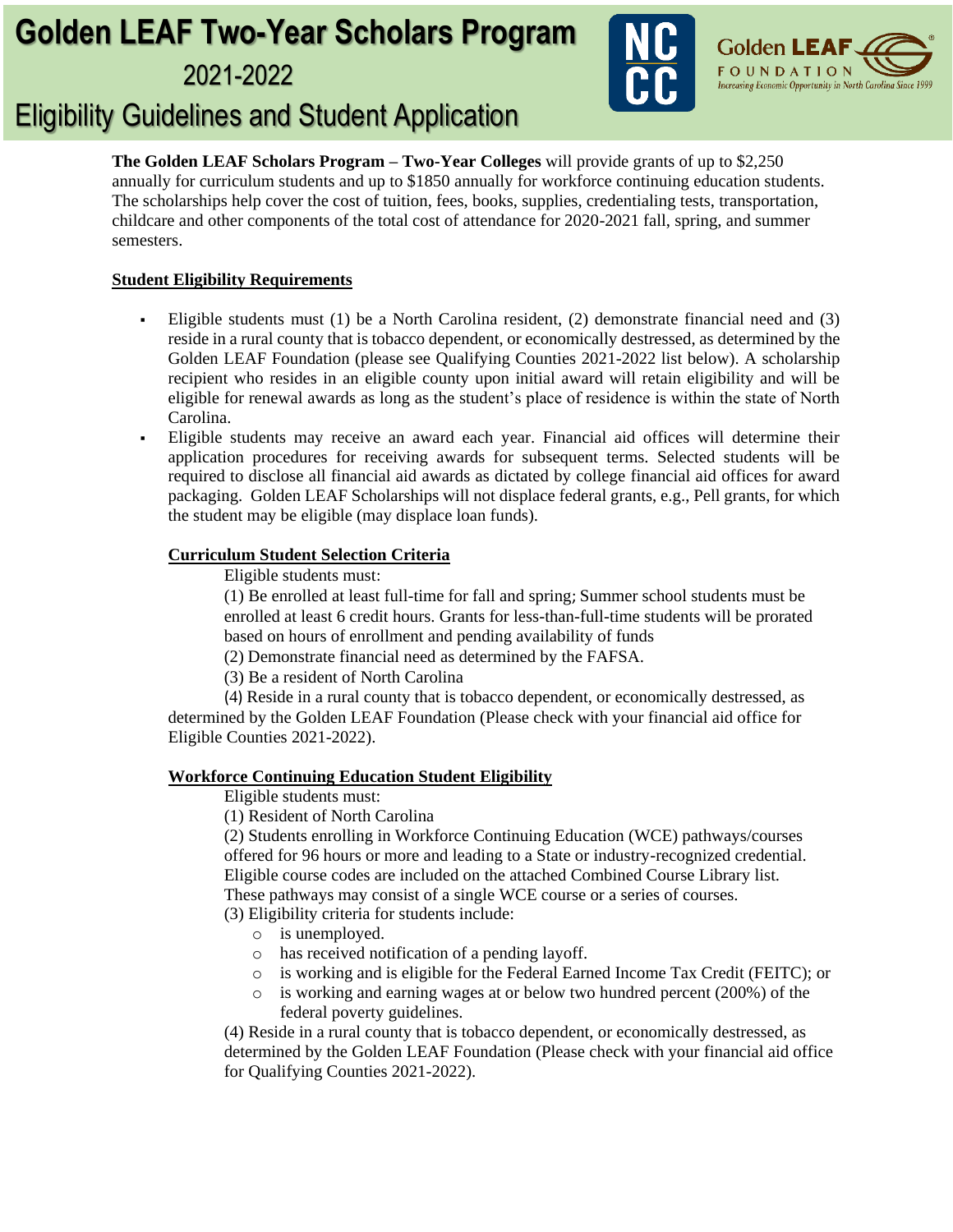\*\*\*Should a student become ineligible to use any semester's scholarship award, those funds will be awarded to other qualified students within the same institution.

### **Other WCE Student Selection Considerations**

Applicants will be selected based on financial need and county of residence. Other selection factors may include:

- The effect of the declining economy on his or her family.
	- Owner of or employed in farming/agriculture business
	- Owner of or employed in traditional industries (such as textile or furniture manufacturing)
	- Household member lost their job or has gone from full-time to part-time employment
- Academic performance
- Campus activities and community service

### **Scholarship Awarding Format Sample:**

Colleges may select students to receive up to \$2,250 in awards annually. For example, if a student receives \$2,250, funds will be awarded up to \$1,000 for the fall, \$1,000 for the spring and \$250 in the summer. The scholarship may be renewed for one year, if the student meets eligibility criteria. If the student fails to enroll, those remaining funds may be awarded to another student. Grants for less-than-full-time students may be prorated based on hours of enrollment and pending availability of funds. For example, if a student is awarded \$2,250 for the fall and spring, but enrolls for only halftime for the spring semester, the award will be prorated for the spring to \$500. The remaining \$500 may be awarded to another student.

### **Application Process**

- The System Office will promote and market the scholarship among the local community colleges to help the students understand and recognize the mission of Golden LEAF. A marketing and publicity plan approved by the Foundation will include the scholarship notification letter sent to each scholar.
- Students will complete the Golden LEAF Scholars Program Two-year Colleges application for the targeted academic year. Applications will be filed with the college financial aid offices or Workforce Continuing Education departments.
- Timing for the selection process is determined by the award policies and procedures of each college. Financial aid offices will work with Workforce Continuing Education departments to determine the awards periods for those students.
- Applicants bear full responsibility for completing the Golden LEAF application prior to each deadline.
- Financial aid offices will disburse awards and collect media releases forms regarding the scholarship recipients.
- Financial aid offices will provide a list of selected recipients including name, amount, address, counties, email, and use of funds to NCCCS.

#### **This program is funded by the Golden LEAF Foundation.**